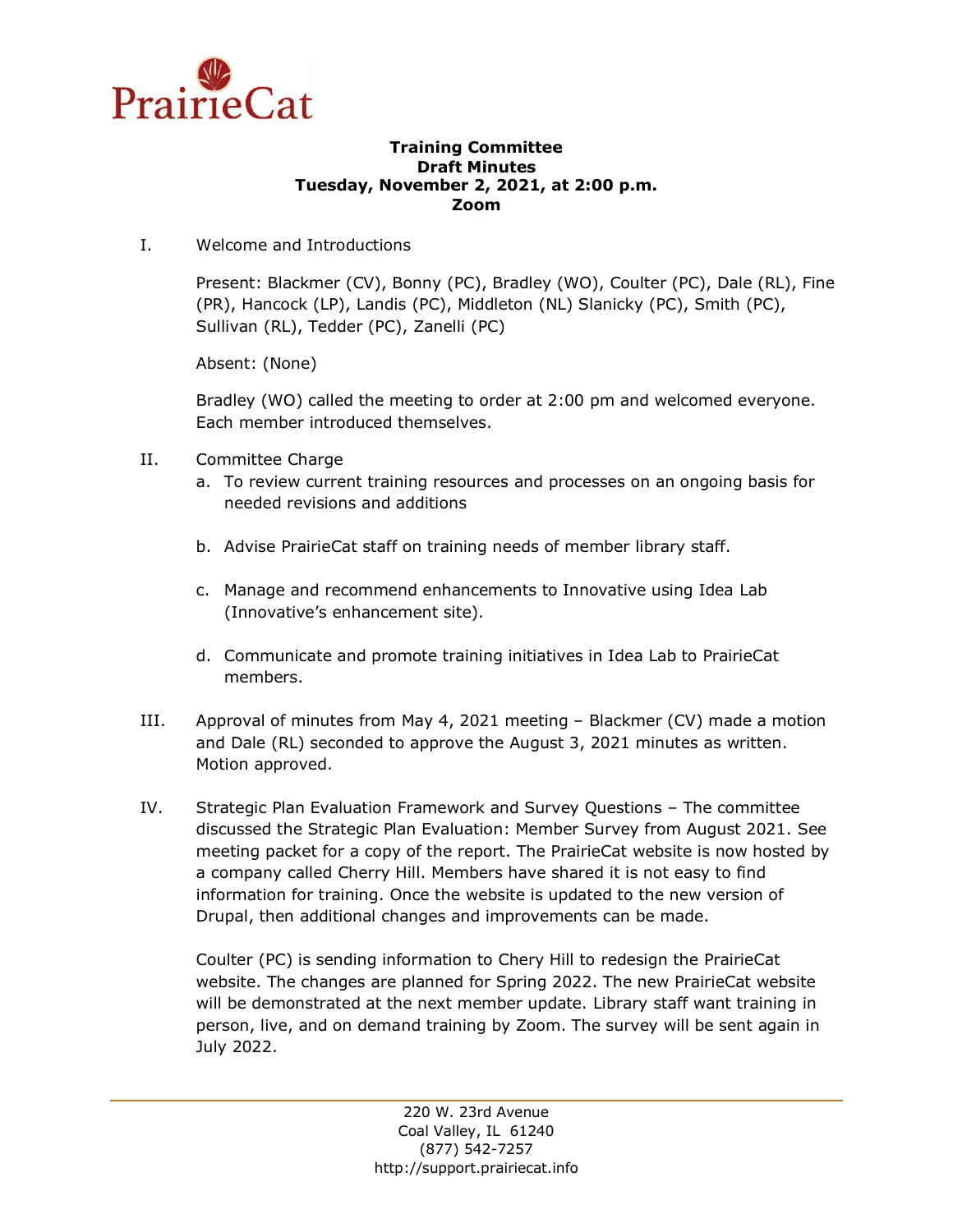

- V. Training Project Updates and Discussion
	- a. Newsletter Contributions / Did You Know Tips Committee members can make suggestions for topics. Landis (PC) usually does the "Did You Know Tips" and suggestions can be sent to her at: [melissa.landis@railslibraries.info.](mailto:melissa.landis@railslibraries.info)
	- b. Talent LMS
		- i. Create Lists Classes– Talent LMS classes have been officially launched in Talent LMS. Additional on demand training for Create Lists is also available by Zoom.
		- ii. Worksheets for Circulation Classes Dale (RL) has contributed circulation worksheets to add to the circulation classes in Talent LMS. PrairieCat staff are working on posting the answer sheets.
	- c. PUG Days Update PUG Days in September were all virtual sessions this year. There was a total of 13 sessions, with five sessions hosted by PrairieCat libraries. There were 413 total attendees with 928 people registered, for an attendance rate of 45%. There were 68 PrairieCat libraries that participated. Since October  $1<sup>st</sup>$ , there have been close to 200 views of the recorded sessions. The recorded sessions are linked on the PrairieCat website at [https://support.prairiecat.info/.](https://support.prairiecat.info/) Scroll down to PUG Day 2021. The recordings will be available indefinitely.
- VI. Vega Discover
	- a. Delegates Assembly / Innovative Contract The Delegates Assembly last Wednesday (10/27/21) approved the Innovative contract, which includes Vega Discover. Vega Discover is the new OPAC and will replace Encore.
	- b. Timeline Vega Discover will overlap Encore for one or two months. Vega Discover is still under development. PrairieCat is a development partner for the engagement site. PrairieCat will not go live with Vega Discover until it is ready for consortia. Innovative anticipates Vega Discover will be ready in early 2022.
	- c. Training Plan A test site is being configured for Vega Discover. Coulter (PC) sent a list of sites where you can see what it looks like so far.
		- i. Live Training Sessions In early 2022, we will need some in person training for Vega Discover.
		- ii. Talent LMS / Training Videos We will probably record a quick video at the beginning and develop Talent LMS courses later.